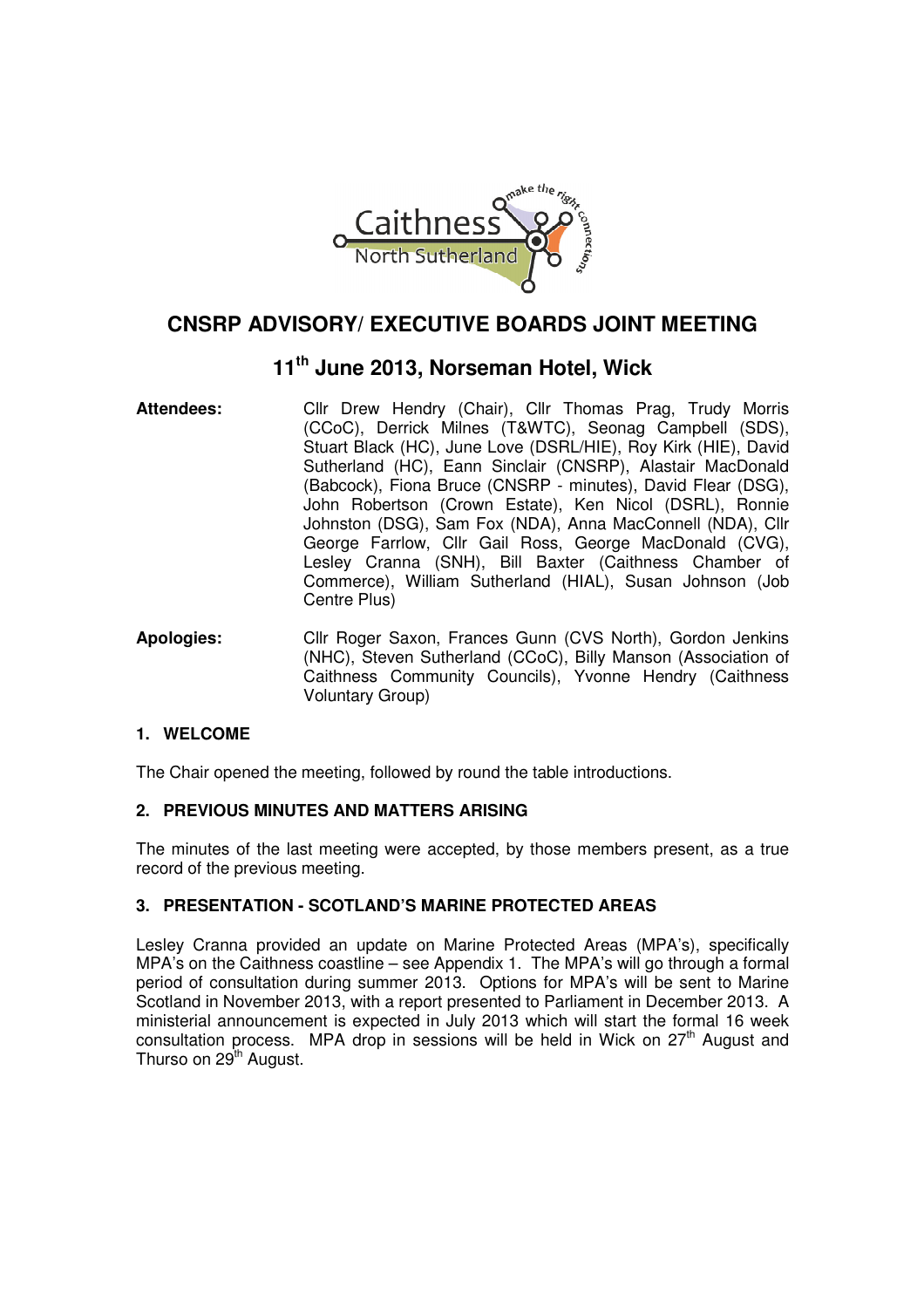## **4. PROGRAMME MANAGER UPDATE**

#### Programme Summary

E Sinclair provided a brief summary of the Programme Managers Update, highlighting the following:

- An agreement has been signed between Scrabster Harbour Trust and NorSea Group to create an oil and gas supply base at Scrabster. NorSea Group have also signed their first strategic working partnership with local logistics firm Hugh Simpson Ltd.
- During 2012/13 over 34 local companies/business starts projected the creation or retention of 127.5 full-time equivalent jobs (67.5 in the energy or business services sector).
- HIE has procured BT to deliver the roll out of Next Generation Broadband across the Highlands and Islands.
- The CNSRP partners' priority projects for the coming period are the development of the business/industrial park at Scrabster, the attraction of offshore wind operations base at Wick Harbour and an inward investment in the marine energy sector.

### CNSRP Draft Annual Review

In summary the Advisory Board members agreed that the Draft Annual Report content was suitable and easy to digest in terms of content. The tone of the report should help increase public confidence in future employment/business opportunities in Caithness and North Sutherland. The messaging is clear that Caithness & North Sutherland is open for business.

The Advisory Board asked for the following amendments/additions to the draft Annual Review:

- Add a section about Natural Retreats and the redevelopment of John O'Groats.
- An electronic version should also be made available through the CNSRP website and social media links.
- There should be a section included asking for feedback.

Once update it is hoped that the CNSRP Annual Review will be issued during July 2013. A press release will be issued to coincide and partners were asked to keep repeating the key messages.

ACTION 1 – E Sinclair to work on revised version of CNSRP Annual Review.

### SCDI Event – London

The SCDI Dinner is London was sponsored by Babcock, supported by HIE and Highland Council. Feedback from those who did attend was that it was good to see how proactive the partnership is being, they had not realised the potential opportunities that existed within Caithness and North Sutherland.

Lessons have been learned from this event, and changes will be made when organising similar events in the future.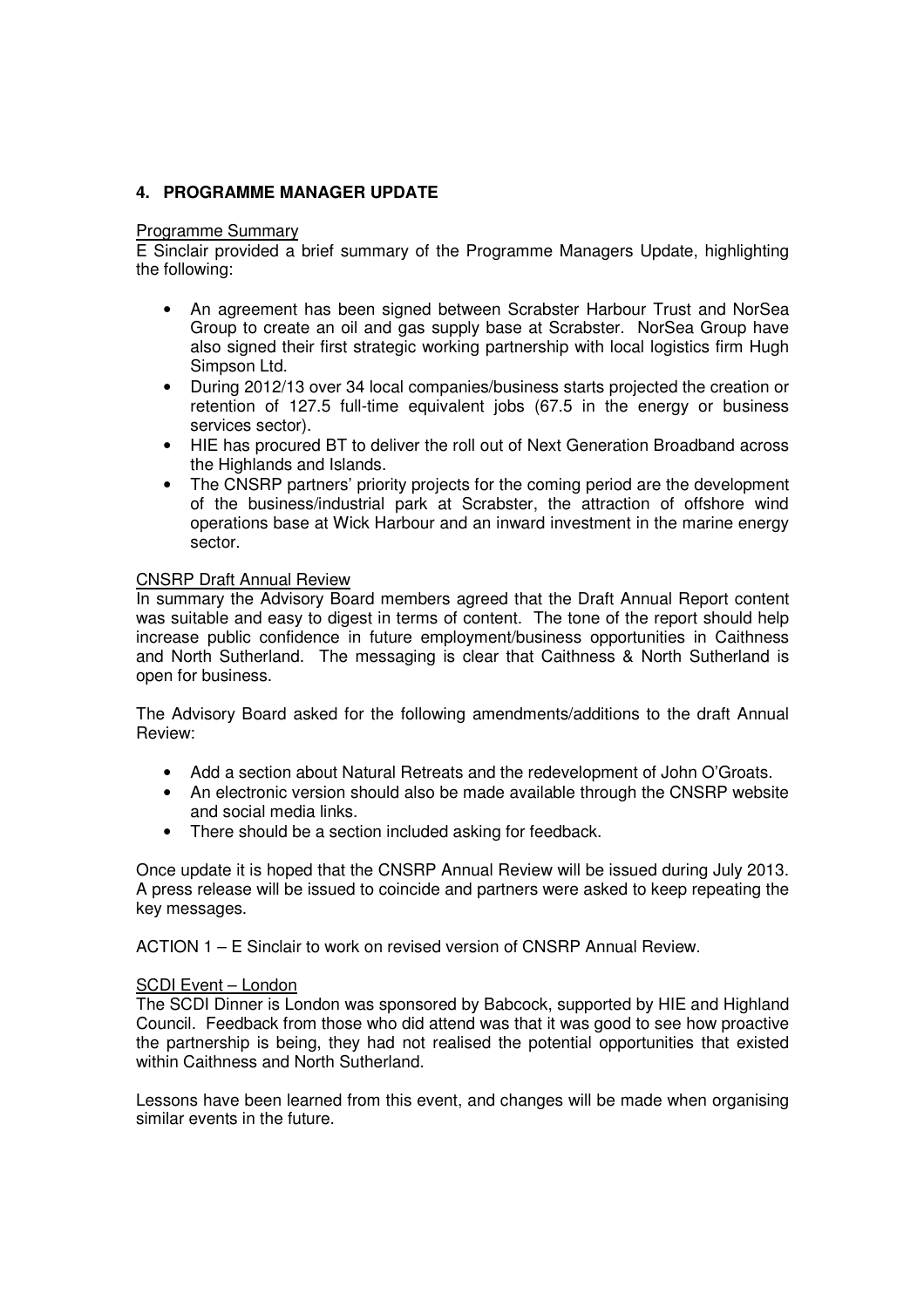# **5. INWARD INVESTMENT – PROGRESS REPORT**

Following feedback from the recent SCDI Dinner Roy Kirk and June Love will be taking time out each month to physically meet potential inward investors and brief them on the opportunities that exist in Caithness & North Sutherland. Contacts made at the SCDI Dinner are being followed up. Positive discussions are being held in terms of tidal energy.

The Caithness Ambassadors list is currently being reviewed and updated.

A £146M contract has been signed with BT for the role out of Next Generation Broadband across the Highlands. It is anticipated that Caithness will be at the forefront of work being undertaken and that significant improvements will be made in terms of connectivity. Questions were asked about increased 3G coverage across the Highlands, it was noted that 4G will make a significant difference to 95% of Scotland as it is on a lower frequency and more easily available.

# **6. MEMBER UPDATES**

### Association of Caithness Community Councils

There was no representative available to attend.

### Caithness Chamber of Commerce

The Chamber are due to host a networking and 'meet the buyer' event on behalf of SSE in June 2013. SSE will also have some of their Tier 2 suppliers in attendance for the 'meet the buyer' event.

A survey about how the loss of the Inverness/Gatwick link will affect businesses has been circulated to the Chamber Members. A survey on the Scottish Referendum has also been circulated to members.

Concerns have been raised by Caithness Transport Forum with regard to timescales for the Berriedale Braes improvements. Highland Council agreed to provide additional support to try and move this project forward and reaffirmed their commitment to finding an affordable solution. Lesley Cranna advised that Scottish Natural Heritage will be happy to engage at an early stage on any environmental aspects if this will assist progress.

### Caithness Voluntary Group/CVS North

It was noted that the Caithness Voluntary Group  $AGM$  is due to be held on  $28<sup>th</sup>$  August 2013.

### Crown Estate

Work continues to support the development of wave and tidal projects in the Pentland Firth and Orkney waters. Discussions are ongoing to try and understand the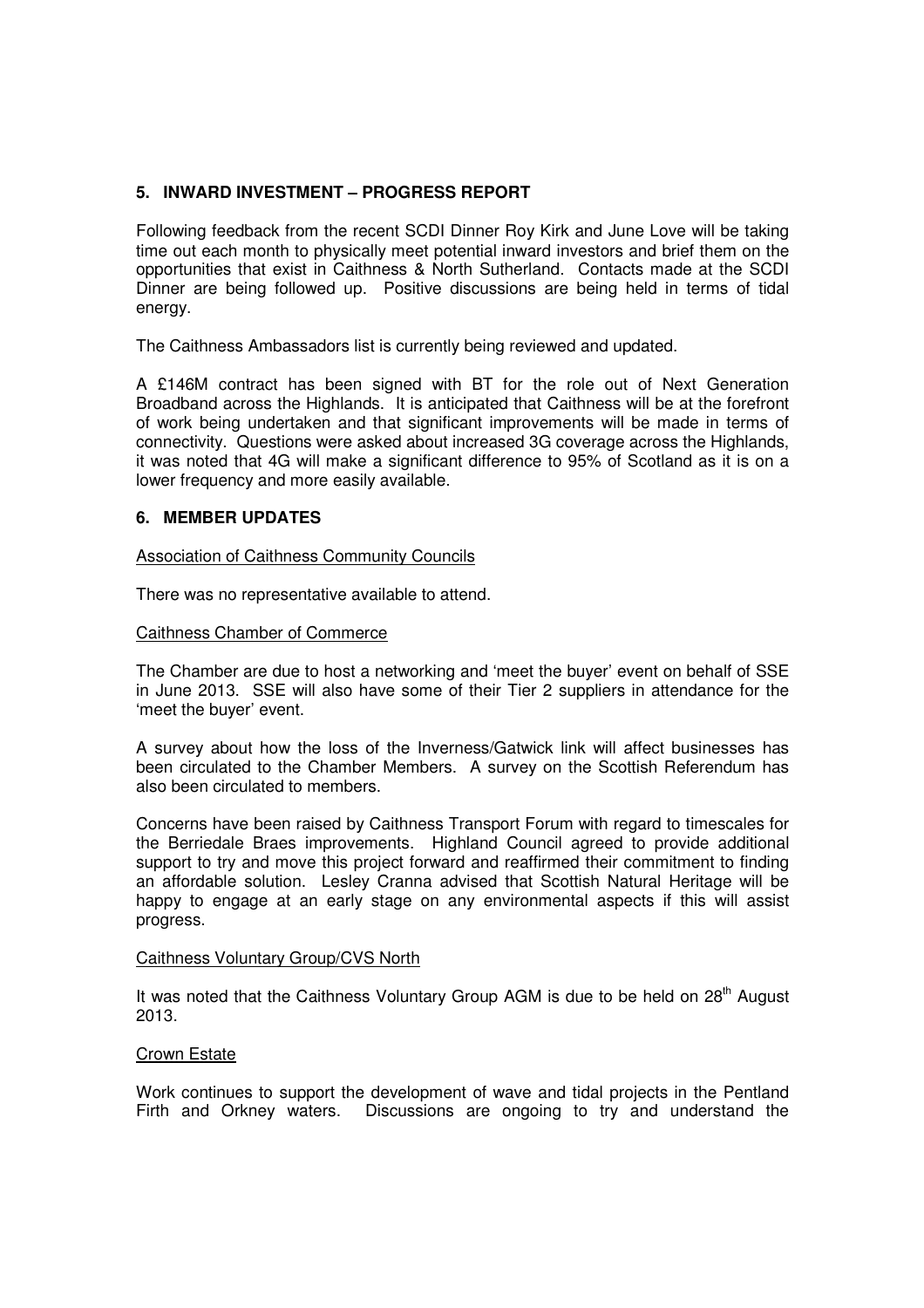infrastructure and resources required to support these wave and tidal projects, it is expected that more accurate projections will be available later this year.

#### Dounreay Stakeholder Group

Similar concerns were raised by the DSG in relation to progress on the Berridale Brae project. The DSG are pleased that positive discussion as being held about the potential use of the Georgemas Railhead for the transportation of commercial freight. A meeting is scheduled for 3<sup>rd</sup> July to meet with the National Nuclear Archives Project Team. Discussions are ongoing with DSRL to see how socio economic benefit can be included in future procurement negotiations.

R Johnstone advised that this would be his last meeting and that D Flear would take his place as DSG representative at future meetings. Cllr D Hendry thanked R Johnstone for his support on behalf of the CNSRP Advisory Board.

### DSRL/NDA/BDP

DSRL has commissioned a report to measure the impact of its socio economic intervention. As above DSRL are working on the development of socio economic clauses within future procurement. Positive feedback has been received from the local schools on the impact of STEM activities during the last three years. Benefits have been reported by both pupils and teaching staff.

A MacDonald is continuing to support Wick Harbour Authority understand the future business opportunities in the oil and gas industry. Research is being conducted to realise potential opportunities worldwide in Fast Reactor knowledge. Working with HIE to gain a better understanding of the labour market intelligence. A contract has been awarded to Liddell Thompson to provide advice and support in terms of marketing Caithness both internally and externally.

NDA along with HIE are working with Wick Harbour Authority to secure funding for Phase 1 & 2. Caithness Archaeology Trust has published a review of the activities they have undertaken, they have also produced a 5 year forward look programme. The NDA will be involved in the National Nuclear Archives meeting on  $3<sup>rd</sup>$  July 2013. The sessions will focus on what socio economic benefit can be included in contracts associated with this project.

## **Highland Council**

Forward planning for the Caithness & Sutherland local plan is currently being undertaken. It was reported that Business Gateway have a good pipeline of activities ongoing. HC have provided funding for North Highland Initiative to showcase a Highland Food Tent at the Royal Highland Show in Edinburgh. It was noted that HC is making significant investment in Caithness i.e. New Schools, New Council Offices, Town Hall Upgrades and New Children's Home.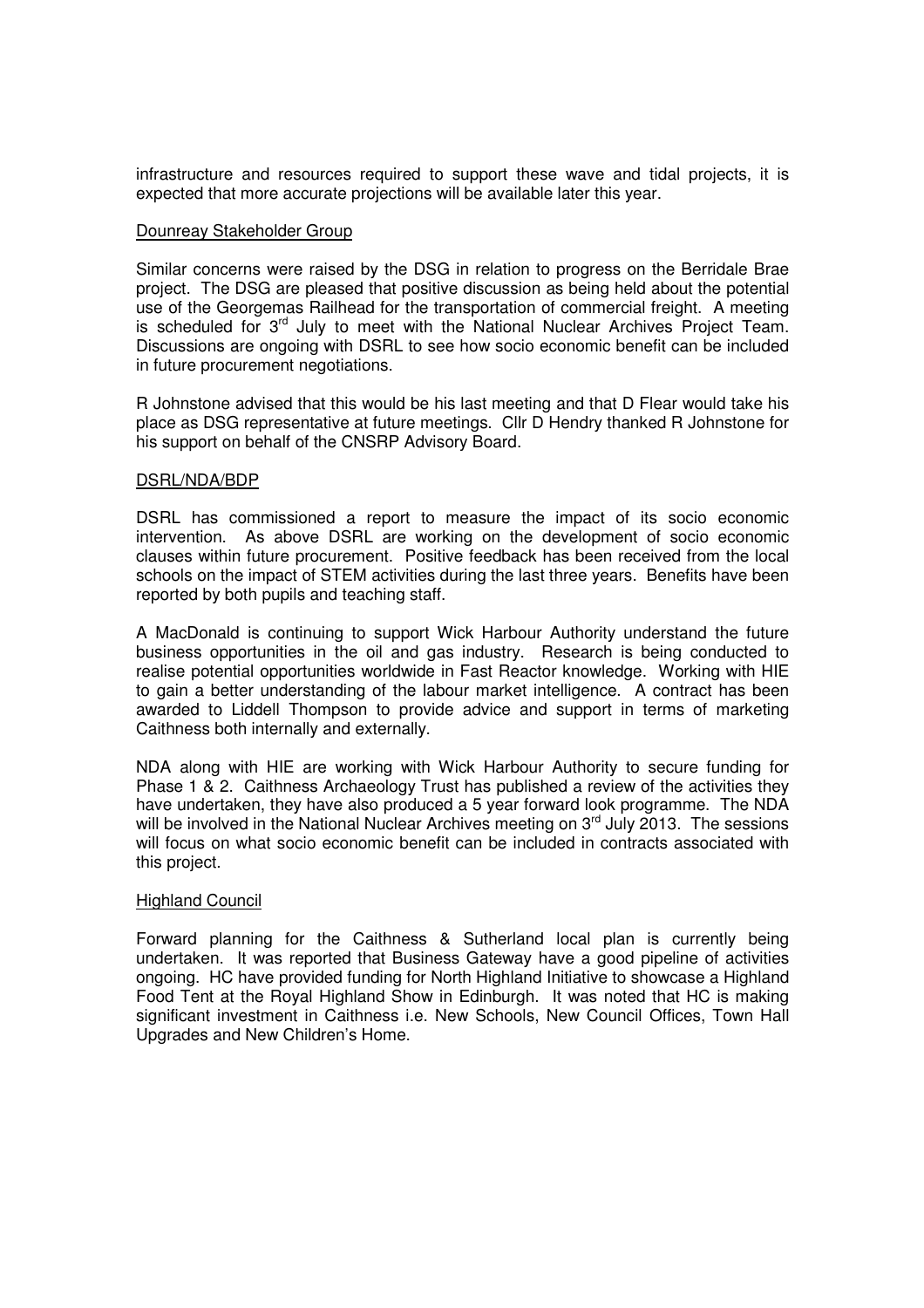### HIAL

Wick John O'Groats has seen a significant increase in passenger numbers since the start of the Chevron contract. Discussions about office space, engineering support and possible larger helicopter usage are ongoing.

A note of thanks was made to CNSRP Partners for their support in securing new business opportunities at the Airport.

It was made clear that infrastructure is key to securing new business and retaining early morning flights.

#### North Highland College

There was no representative available to attend.

#### Scrabster Harbour Trust

There was no representative available to attend.

#### Scottish Natural Heritage

L Cranna offered support from SNH to help market the area in terms on environmental aspects. It was noted that 2013 is the Year of Natural Scotland, a series of events are planned to mark this – a list of all events/activities can be found on the SNH website.

### Skills Development Scotland

School leaver statistics have improved over the last 12 months with high numbers of school leavers moving into further education or employment. The employability fund is now open and available, contact points locally are North Highland College and Pulteneytown People's Project. PACE events have taken place for those affected by the Icetech situation. Some work has been undertaken on work readiness opportunities, this is similar to work experience. A study is currently being conducted into the reasons why people leave modern apprenticeship schemes.

#### Job Centre Plus

There are currently 700 people claiming Job Seekers allowance at Wick Job Centre Plus. Discussions about getting more mature people back into employment. Job Centre Plus are looking at work experience options to try and encourage this group of people back into employment. They are also working with employers to try and understand what skills they need and what the skills gaps are.

## Thurso & Wick Trades Council

Representatives from the Thurso & Wick Trades Council attended the STUC in Perth. They will continue to send out positive stories/responses to some of the recent negative local headlines.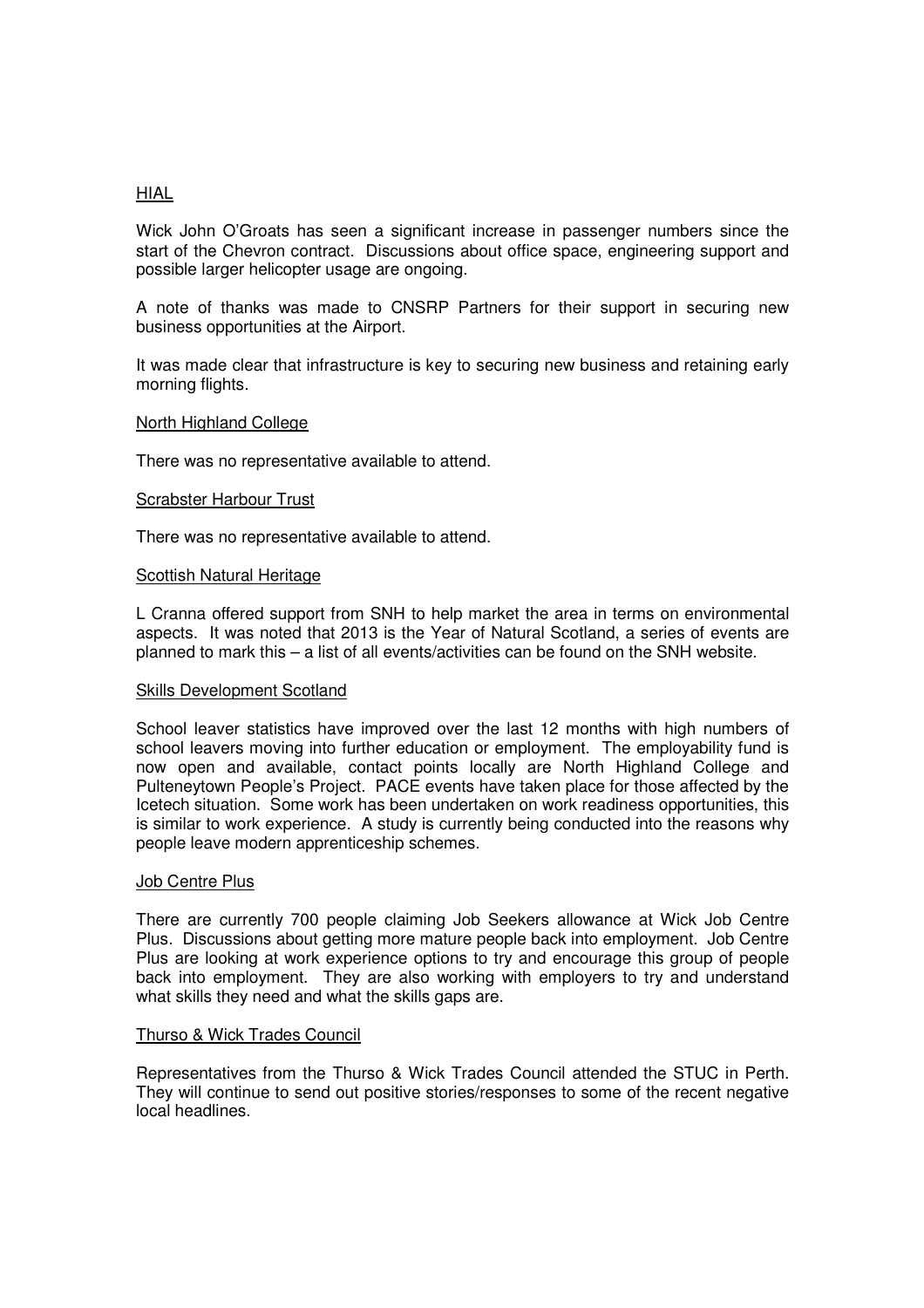### Wick Harbour Authority

There was no representative available to attend

# **7. JOINT MEETING WITH CNSRP EXECUTIVE BOARD**

Executive Board members Sir Anthony Cleaver, Anthony Standing (SDS), Alex paterson (HIE), Alistair Dodds (THC), Karen Jackson (Scottish Government), Nigel Lowe (NDA), and Roger Hardy (BDP) joined the meeting at this point.

The following topics were raised with the Executive Board:

## Communications/PR

More stories about progress with activities need to be forwarded to the local press to maintain local confidence but stories also need to be fed into the national press to let the business world know that Caithness is open for business. Sir Anthony Cleaver advised that he met with John Swinney MSP recently and that he was very complimentary of what has been achieved in the area through partnership working. Mr Swinney said that CNSRP is a sterling example that has lessons for other areas of the country. It was agreed that a foreword contributed by John Swinney, MSP will be added to the CNSRP Annual Review.

It was noted that there are a lot of good stories in the press about work that is ongoing in the area to boost the economy and attractiveness of Caithness as a destination. The 'This is Caithnness' supplement that was distributed with the local press captured a number a positive business/social aspects of what Caithness has to offer.

ACTION 2 - Eann to work with Karen Jackson on foreword for the CNSRP Annual Review.

### Superfast Broadband

Alex Paterson said that the timetable for the roll-out of superfast broadband will be available late summer 2013. On completion of the role out 84% of Highland Region will have access to super fast broadband, and other work is being undertaken to support the 16% that will not be covered. Superfast Broadband will allow the Highlands and Islands to compete effectively in the digital economy, creating employment opportunities in a range of disciplines.

# Future of the Partnership

The current mandate for the CNSRP Partnership runs until March 2014. Whilst no decision has been taken yet on its future, it is hoped that those who currently fund the partnership will continue to do so. Karen Jackson said that feedback from Scottish Government is that it remains committed to supporting CNSRP. Alistair Dodds said that he felt the Executive Board had seen real benefits from the partnership working developed through CNSRP, and that the Partnership should continue.

# **8. AOB**

Cllr Drew Hendry highlighted that this would be Alistair Dodds' last CNSRP meeting before he retires in August. All members paid tribute to Alistair's key role in supporting